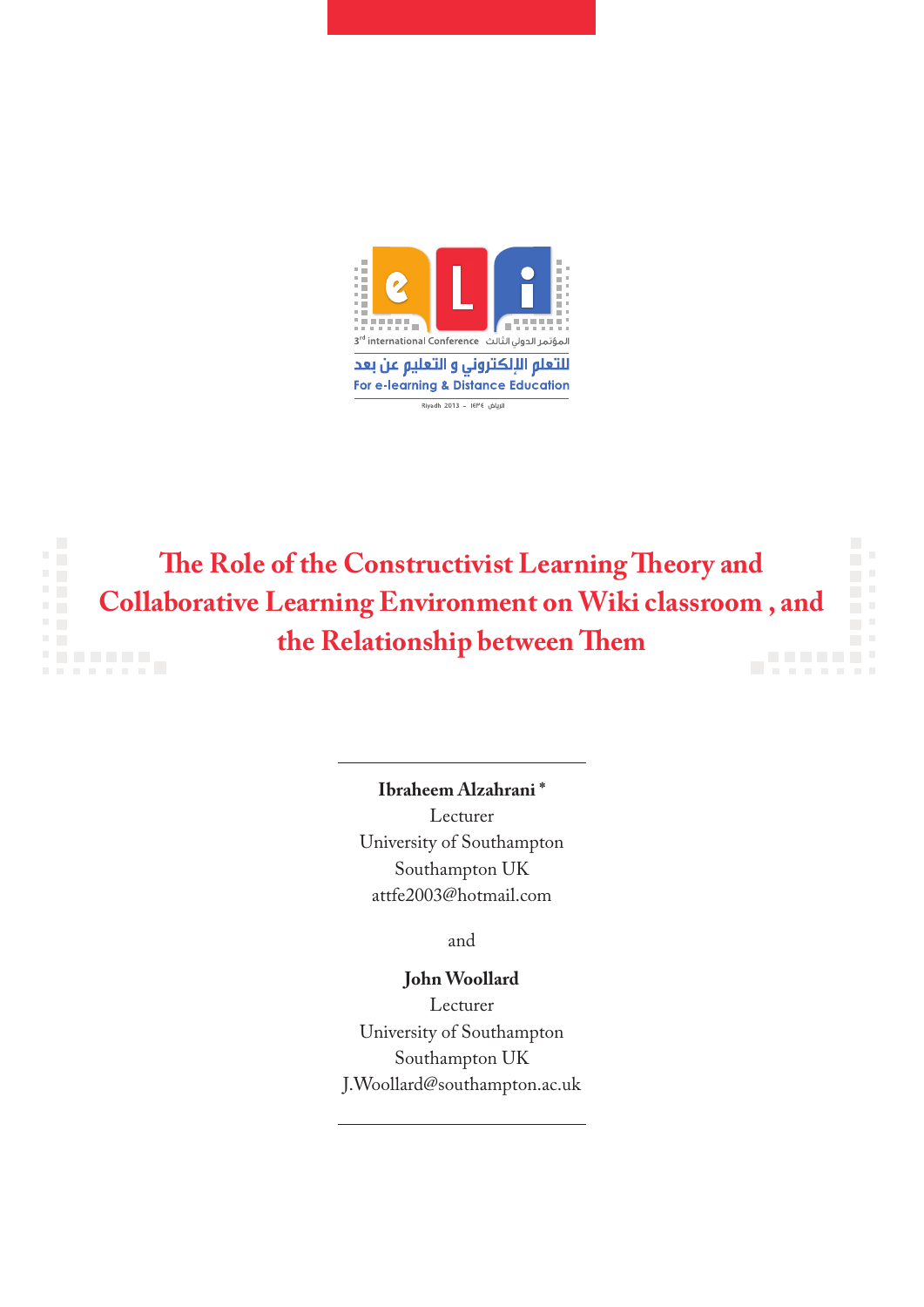The Role of the Constructivist Learning Theory and Collaborative Learning Environment on Wiki classroom , and the Relationship between Them



## **Abstract:**

This paper seeks to discover the relationship between both the social constructivist learning theory and the collaborative learning environment. This relationship can be identified through given an example of the learning environment. Due to wiki characteristics, Wiki technology is one of the most famous learning environments that can be shown the relationship between these two terms. However, several evidences will come in this paper to support the idea of why the wiki may is the suitable method to explore the relationship between social constructivist theory and the collaborative learning and their role in learning. Moreover, learning activities in wiki classroom will discuss in this paper to find out the result of the learners' interaction in the classroom groups, which will be through two types of communication, synchronous and asynchronous.

**Keywords:** Social Constructivist, Collaborative, Environment, Wiki, Activities.



# ملخص:

هتدف هذه الورقة اىل تسليط الضوء عىل العالقة بني كال من النظرية البنائية االجتامعية ونمط التعلم التعاوين وأثرمها عىل تعلم الطالب داخل الفصل الدرايس. وقد استخدم الباحثان إحدى تطبيقات الويب 2.0 كمثال عىل معرفة هذه العالقة. ويعترب تطبيق الويكي واحدا من أشهر التطبيقات التي يمكن من خالله اكتشاف هذه العالقة نتيجة للخصائص المميزة لتقنية الويكي. كذلك فإن هذه الورقة تعرضت الى اهم الأنشطة التي يمكن ان يقوم بها الطلاب داخل ما يسمى (بفصول الويكي). وهذه الأنشطة هي ما يقوم به الطلاب من تفاعل مع بعضهم البعض بهدف انشاء محتوى للمادة العلمية التي يدرسونها. ومن أهم هذه الأنشطة: الأنشطة الكتابيةأالمرئيةأالمسموعة.

المصطلحات الرئيسية: البنائية الاجتراعية. التعاونية. بيئة التعلم. الويكي. الأنشطة.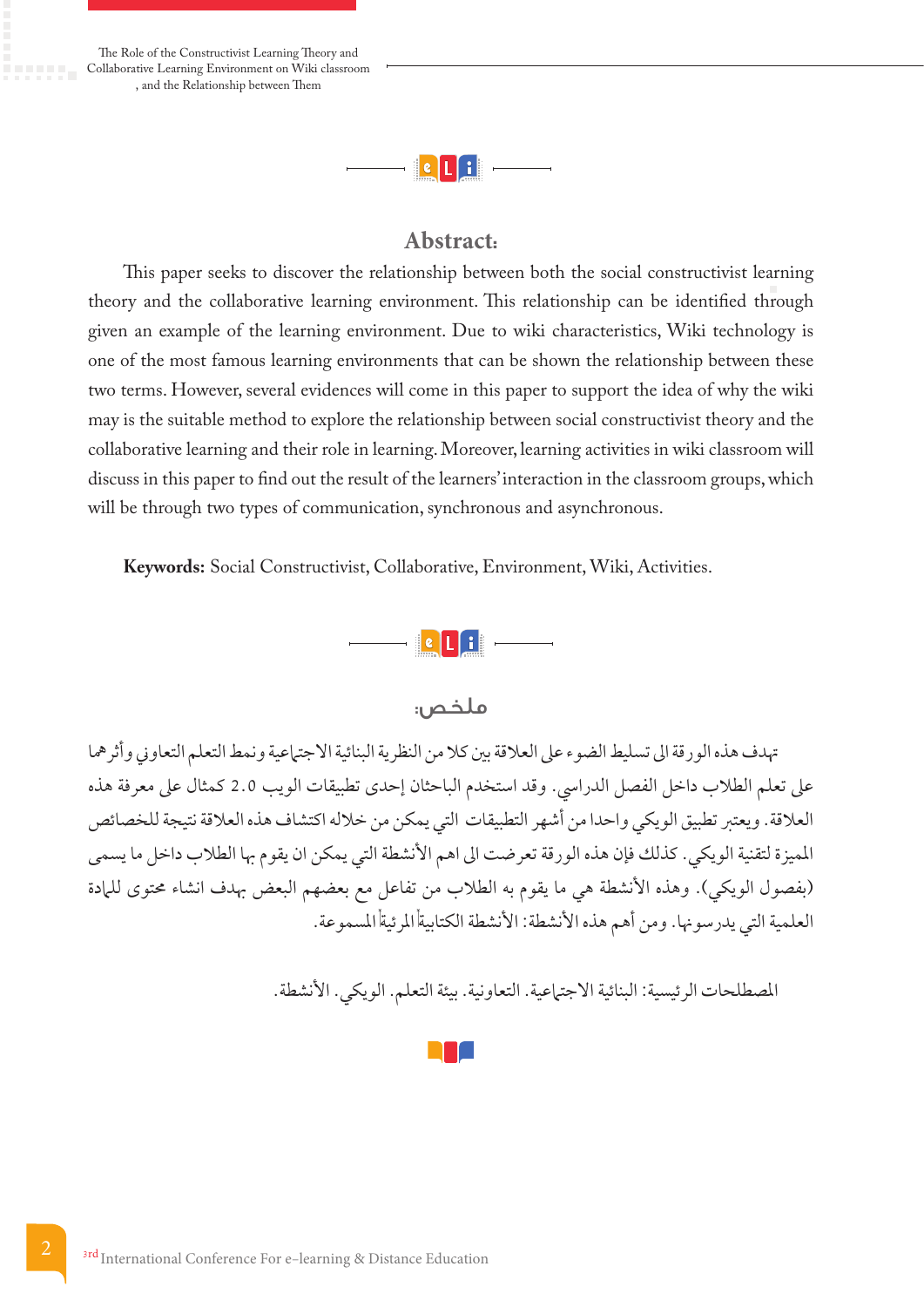



# **Introduction**

There are many psychologists such as Vygotsky, Piaget and John Dewey who have worked to develop Social Constructivist Learning Theory (CLT). This theory seeks to answer the question how people know what they know? (Gordon, Habley, and Grites, 2008). This theory focuses on the belief that solving problems helps individuals in thinking, learning, and development. Problem solving helps individuals in taking their own unique experiences and expertise to find a solution and once they do, they all extract unique lessons from it (Ekins, Hupcey, and Williams, 2001). According to Tomei (2009, p. 60) "Constructivist learning theory meaning is seen as a cognitive activity that produces mental models that represent perceptions of reality". Generally, CLT aims to identify how to implement learning processes in the classroom, and how knowledge is constructed (Butler and Griffin, 2010).

In the other hand, to understand the concept of Collaborative Learning Environment (CLE), CLE is a system specially developed to support the participation, collaboration, and cooperation of users sharing a common goal. CLE design should take into account social factors to discover and describe existing relationships among learners, existing organisational structures and incentives for collaborative action (Zaraté, Belaud, Camilleri, and Ravat, 2008). This area addresses the environment of learning and how learners working collaboratively to achieve particular goals under the umbrella of CLT.

# **1. The Similarities between CLT and CLE**

Both learning theory and learning processes are characterised by an inextricable relationship and are profoundly rooted in culture and learning between individuals (Cooper and White, 2011). There are several aspects showing the extent of the interdependence between CLT and CLE. The following sections address in details the relationship between CLT and CLE and it can be seen through the key elements such as: the role of the teacher in the classroom, the learners' activities with each other, learning style, and the ways of acquiring information and knowledge. Figure 1 presents both CLT and CLE as a learning theory and learning environment and the relationship between them.



**Figure 1: the interdependence between the CLT and CLE**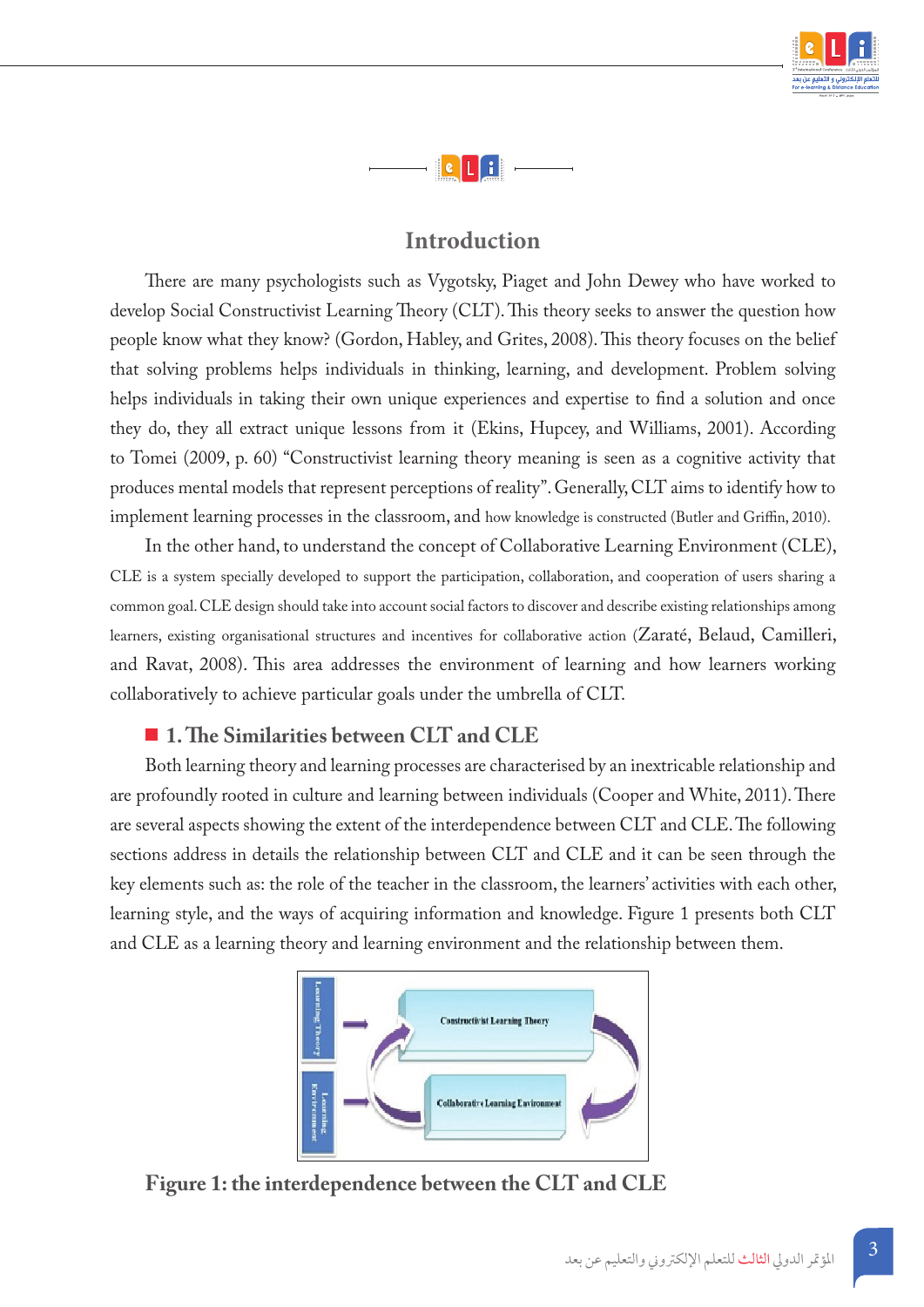#### **2.1 The Role of the teacher in the classroom**

The role of the teacher in the social constructivist classroom is to help students to build their knowledge and to control the existence of students during the learning process in the classroom. Moreover, the Association for Constructivist Teaching (ACT, 2007) states that the social constructivist teacher is one who values learner reflection and cognitive conflict and encourages peer interaction. According to Kompf (1996, p. 173), "constructivist teachers allow student responses to drive lessons, shift instructional strategies, and alter content". The idea of the limited role of the teacher is that this encourages students to engage in collaborative learning.

In contrast, the teacher in collaborative learning classroom is a facilitator provides opportunities for collaborative work and problem solving. According to Ndon (2011, p. 253) "a teacher as a facilitator, should provide rich environments, experiences, and activities for learning by incorporating opportunities for collaborative work, problem solving, authentic tasks". Finally, the teacher concentrates on students' learning rather than on teacher performance. In wiki classroom, teacher characterises by the same role in both CLT and CLE, teacher plays the controller role with students and as a facilitator to transfer the information to students. The teacher facilitates the learning process in which students are encouraged to be responsible and self-governing (Gray, 1997).

#### **2.2 Learners' activities in the classroom.**

Activities can be defined as, all of the educational activities that learners practiced in the classroom; these activities can be written activities, readable activities, thinking activities... etc. Both CLT and CLE advocated that, participation in learning activities is valuable work. It enhances students' collaborative skills, provides students with opportunities and helps them understand new knowledge and strategies. It helps them to examine their thinking processes and recognise the need to revise their thinking (Turner and Patrick, 2004).

 According to Zhan (2008), collaborative learning activities can engage students' participation, and interaction, working together toward a common academic goal, and increasing the level of satisfaction and feelings of connection and community. These activities can be seen clearly in wiki classroom. For example, in wiki class the learning environment encourages student responsibility for learning and this fits in well with social constructivist approach. The figure bellow represents the key materials that students practiced in the CLE via using wiki technology.



**Figure 2: Collaborative Learning Activities in Wiki Pages**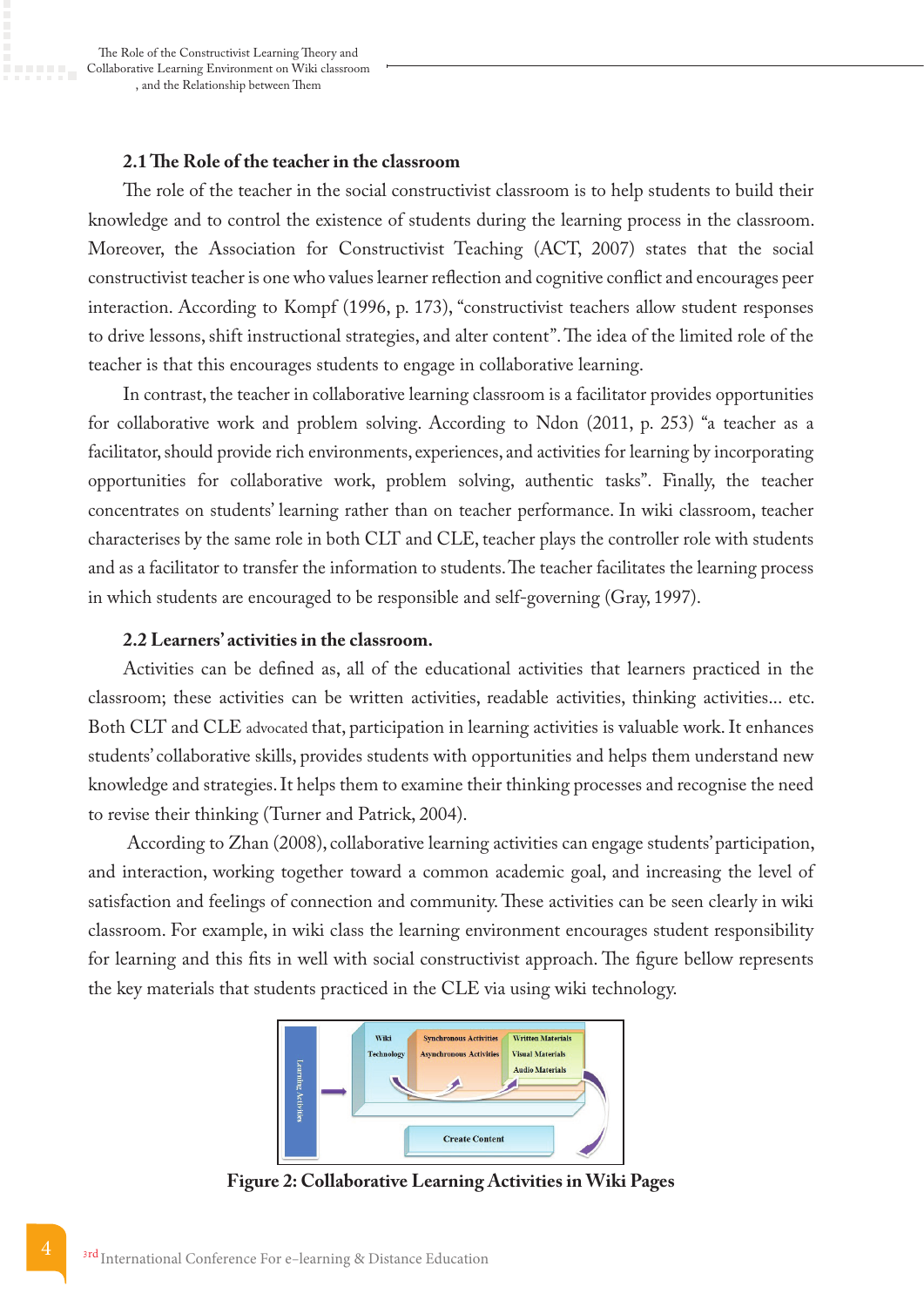

#### **2.3 Learning style in the CLT and CLE**

To find out the relationship between CLT and CLE in the term of learning style we need to define the concept of learning style. As Miles (2008) Learning styles refer to the variations in the ability to accumulate as well as assimilate information. Basically, learning style is the method that best allows us to acquire and use knowledge in a specific manner. In CLT and CLE classroom both students and teacher makes up the general picture of the learning process. Usually, students are divided into groups each group contains of 6 to 8 students. In this way, learners are working together in order to achieve a particular goal which is building knowledge through learning activities and discussions. Ashcraft, Treadwell, and Kumar (2008) state that, in social constructivism, knowledge is developed through cognitive activity which happens through the discussion of experiences with other individuals or in groups. The figure 2 below illustrates the learning style design in wiki classroom and how groups working as a team with group leader. The following section addresses this design in details.



**Figure 3: Design a wiki classroom**

#### **2 .Employing the CLT and CLE in the Wiki Learning Environment**

Wiki technology is one of the web 2.0 applications that allow users to work in groups. The group member in wiki class seeks to share their contributions with the others via two types of communication: synchronous and asynchronous systems. Predominantly, students are divided into groups with a leader chosen for each group. The full number of students in classroom is designed in groups to facilitate the task of the teacher in controlling the group members and to help them to solve any problem they may face. In addition, the teacher plays an important role in a CLE in providing the information for how groups should work collaboratively, and in facilitating the possibility of sharing information on the subject relating to the lesson through the use of wiki. Students work individually and collaboratively during the learning process (Leung and Chu, 2009). Each group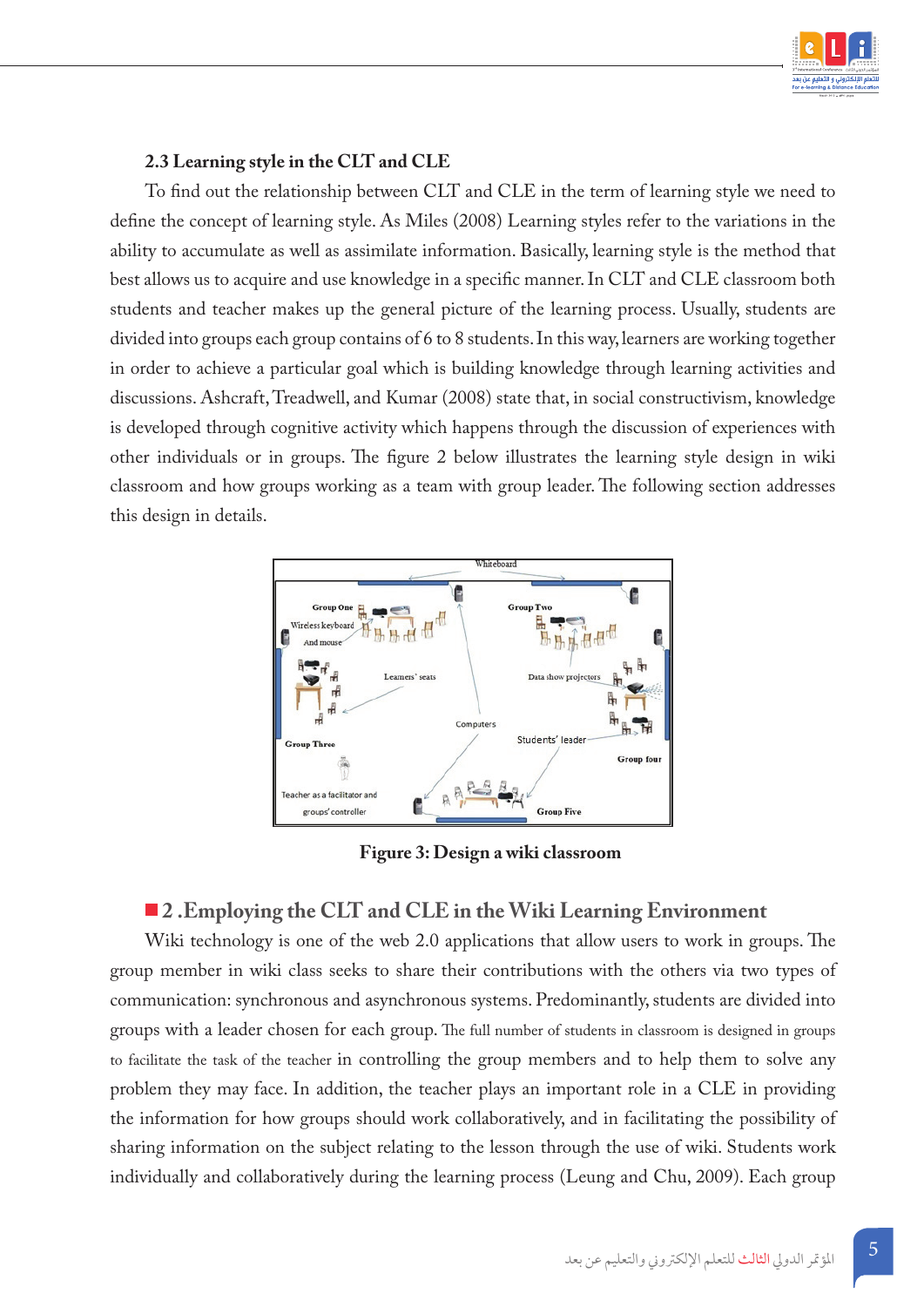has its leader who is responsible for the other members of the group. The success of one student in the group encourages other students to be successful (Shimon, 2011).

# **3.The relationship between CLT and CLE in wiki classroom**

In order to describe the interrelationship among CLT and CLE Figure 4 illustrates that, CLT has been chosen in the present paper to be the learning theory. CLT is a suitable theory of learning for both teacher and learners, due to the characteristics of this theory being consistent with the role of the teacher in teaching and students in learning. As mentioned in the course of this paper, students dealing with wiki technology in groups benefit from each other. This theory states that learning is an active process of creating meaning from different experiences (Brooks and Brooks, 1999).

Thus, the teacher facilitates the transfer of the information to the students. Furthermore, a teacher plays the role of facilitator more than a teacher's role. According to Sims (2002) and Fry et al. (2003), people learn best by trying to make sense of something on their own, with the teacher as a guide to help them along the way (Gerding, 2007, p .28). The word facilitator is more appropriate than teacher in social constructivist context (Lambert, 2002) where the learner is actively constructing knowledge, rather than passively taking in information (Fox and Schirrmacher, 2011, p. 79). Furthermore, learners interact with each other in a collaborative environment. It can be seen more clearly through Figure 4.



**Figure 4: The Relationship between the CLT and CLE in Wiki Class**

The nature of learning is collaborative work, which means that all group members work in one team in order to contribute their comments, ideas and opinions about a particular topic. In the present paper the aim of learners is to collect the information with regard to create the content of the biology curriculum. Students asked to collect the information about one topic every week then they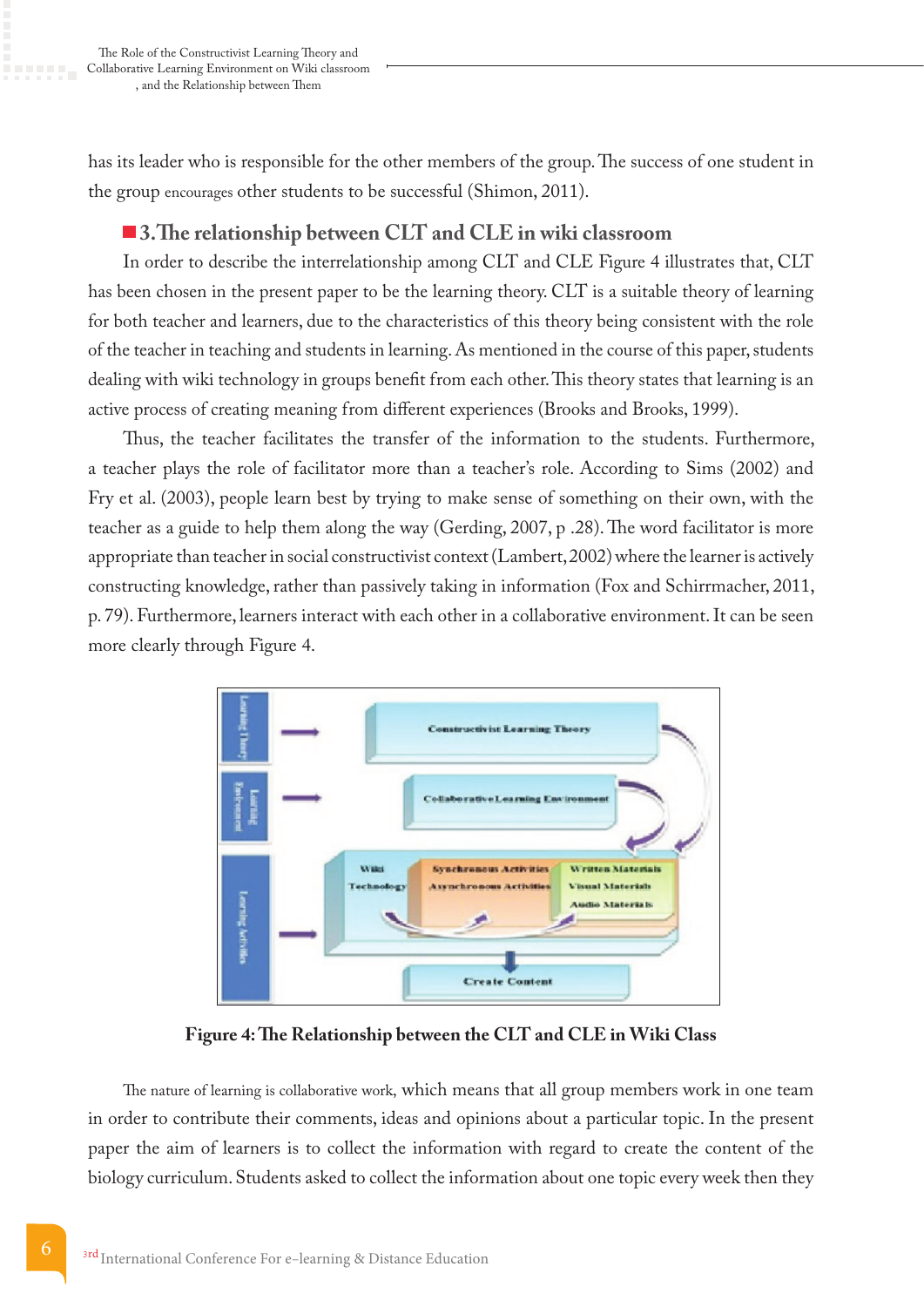

asked to add this information through wiki pages. As mentioned above these information maybe a written material, visual material or readable material. In this case, teacher can help students through provide students with the suitable sources related to the topic identified. Moreover, he/she allows the learners to benefits from each other during their existence in the groups. When Students asked to participate in group activities group work enhances student understanding. James et al., (2002, p .2) state that "Students learn from each other and benefit from activities that require them to articulate and test their knowledge. Group work provides an opportunity for students to clarify and refine their understanding of concepts through discussion and rehearsal with peers".

#### **Summary**

Through the previous review of the characteristics of CLT, CLE and wiki learning environment it can be said that. CLT, CLE and wiki learning environment have the similar characteristics in the term of the role of the teacher as a facilitator and controller of the classroom. Also, in the term of the learning style and the aim of the learning process, the learning here aims to build the knowledge and understanding the new learning skills. Finally, in the term of the nature of the interaction among students in the classroom, both CLT, CLE and wiki classroom advocated that a student learning in groups and each one represents responsible in his/her group.

This paper seeks to discover the relationship between two terms in the educational field; social constructivist learning theory and the collaborative learning environment. In addition, this paper attempts to find out the interdependence between these two terms on one hand and wiki classroom as a learning environment on the other hand. Moreover, several examples provides in the course of this paper to support the idea of the existence of the interrelationship between CLT, CLE and the use of wiki technology in the classroom. The type of communication among students via wiki technology has been mentioned in this paper in order to clarify how the interaction between learners how to be. Learners' activities in the classroom are the general picture of the learning style and this interaction represents the learning environment under the CLT umbrella.

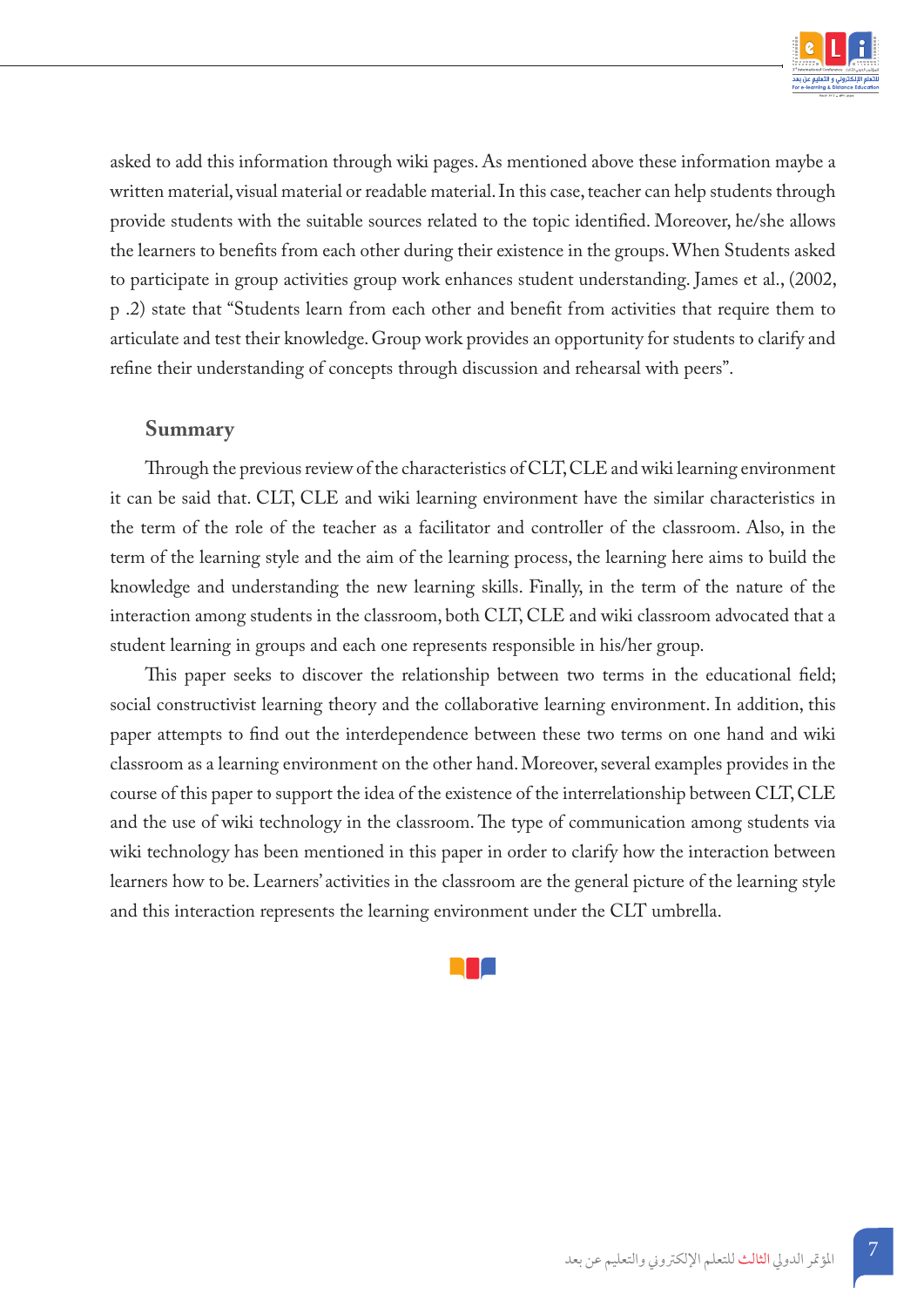

## References:

Ndon, U. (2011). *Hybrid-Context Instructional Model: The Internet and the Classrooms: The Way Teachers Experience* It. Information Age Publishing Inc. The USA.

Miles, D. (2008). Do you have Style? Understanding your Learning Style. Available from: http:// www.mightystudents.com/essay/Visual-Auditory-Kinesthetic.essay.159056. [Accessed on 07 May 2012].

Gordon, V. Habley, W. And Grites, T. (2008). *Academic Advising: A Comprehensive Handbook Jossey-Bass Higher and Adult Education*. National Academic Advising Association (U.S.). John Wiley and Sons.

Ekins, S. Hupcey, M. And Williams, A. (2011). *Collaborative Computational Technologies for Biomedical Research*. John Wiley & Sons.

Tomei, L. (2009). *Lexicon of Online and Distance Learning,* Rowman & Littlefield.

Totten, S. Sills, T. Digby, A. And Russ, P. (1991). *Cooperative Learning: A Guide to Research*. New York: Garland.

Butler, J. And Griffin, L. (2010). *More Teaching Games for Understanding: Moving Globally*, Human Kinetics P.O. Box 5076 Champaign, Illinois 61825-5076. The USA.

Zaraté, P. Belaud, J. Camilleri, G. And Ravat, F. (2008). *Collaborative Decision Making: Perspectives and Challenges*, IOS Press. Netherlands.

Cooper, K. And White, R. (2011). *Qualitative Research in the Post-Modern Era: Contexts of Qualitative Research*, Springer.

Kompf, M. (1996). *Changing research and practice: teachers' professionalism, identities, and knowledge*, Falmer Press. London.

Gray, A. (1997). *Constructivist Teaching and Learning*. SSTA Research Centre Report #97-07. Turner, J. And Patrick, H. (2004). *Motivational Influences on Student Participation in Classroom Learning Activities*. Teachers College Record, 106, 1759–1785.

Zhan, H. (2008). *The Effectiveness of Instructional Models with Collaborative Learning Approaches in Undergraduate Online Courses.* ProQuest, UMI Dissertation Publishing. Northern Arizona University.

Ashcraft, D. Treadwell, T. And Kumar, V. (2008). *Collaborative Online Learning: A Constructivist Example*. MERLOT Journal of Online Learning and Teaching.

Leung, K. And Chu, S. (2009). *Using Wikis for Collaborative Learning: A Case Study of an Undergraduate Students' Group Project in Hong Kong.* Paper presented at the International Conference on Knowledge Management 2009, The University of Hong Kong. Available from: http://www.ickm2009.org/snews/upload/ickm\_2009. [Accessed on 22 September 2011].